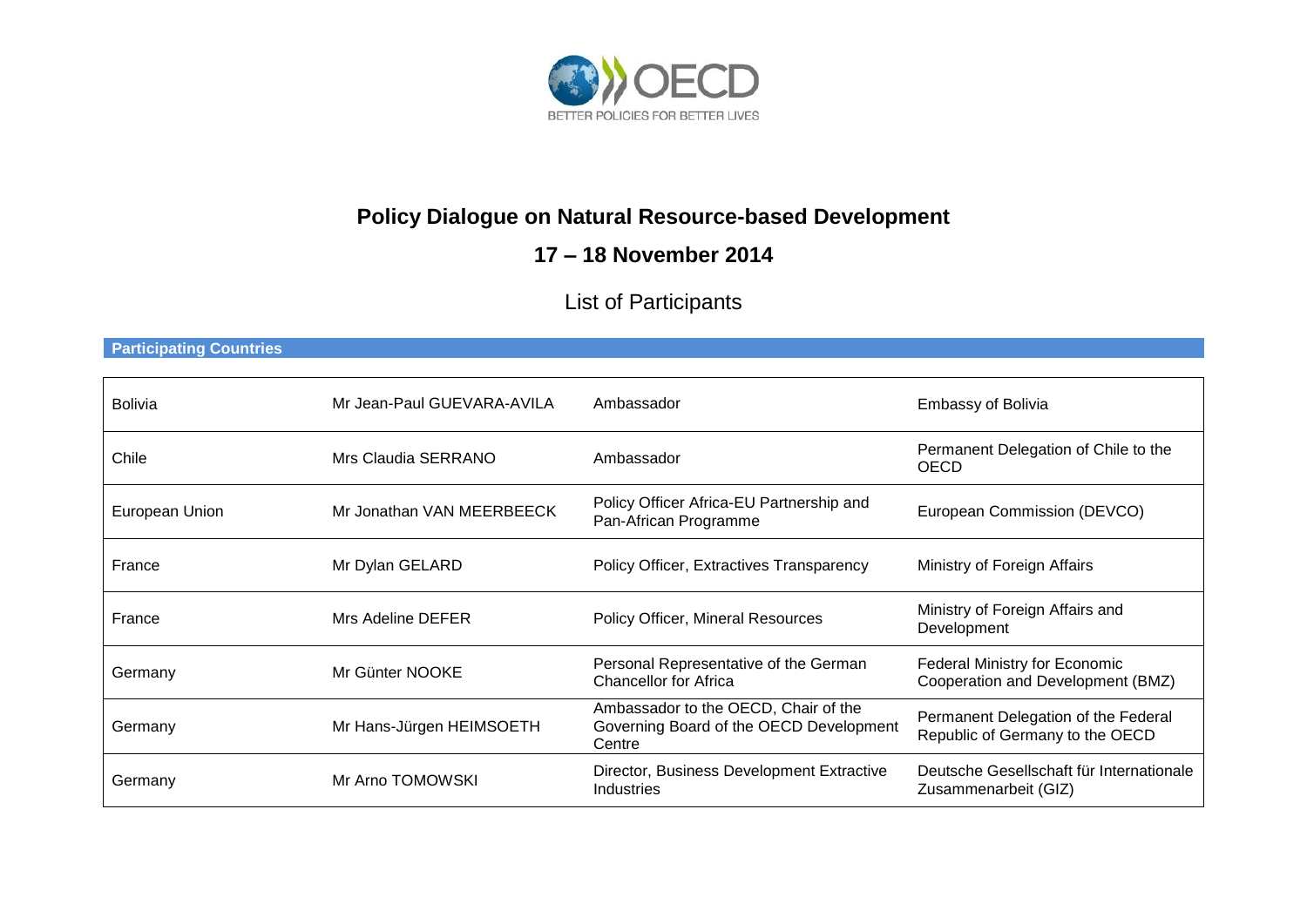

| Germany    | Mrs Dorothea GROTH       | Counsellor                                        | Permanent Delegation of the Federal<br>Republic of Germany to the OECD |
|------------|--------------------------|---------------------------------------------------|------------------------------------------------------------------------|
| Germany    | Mrs Peggy SCHULZ         | Research Associate                                | German Federal Institute for<br>Geosciences and Resources (BGR)        |
| Ghana      | Mr Kwaku BOATENG         | <b>Director Special Services</b>                  | <b>Petroleum Commission</b>                                            |
| Guinea     | Mr Abdoul Wahab DIAKHABY | Civil Administrator, Engineer                     | Ministry of Mines                                                      |
| Guinea     | Mr Haomou Moise NELSON   | Assistant to the Chief Cabinet                    | Ministry of Mines                                                      |
| Kazakhstan | Ms. Madina ABYLKASSYMOVA | Vice-Minister                                     | Ministry of National Economy                                           |
| Kazakhstan | Ms Azhar UMBETOVA        | Head of Coordination, Economic policy<br>Division | Ministry of National Economy                                           |
| Korea      | Mr Kang-Hyeon YUN        | Deputy Permanent Representative                   | Permanent Delegation of Korea to the<br><b>OECD</b>                    |
| Korea      | Ms Juhyun OH             | Section chief                                     | Permanent Delegation of Korea to the<br><b>OECD</b>                    |
| Liberia    | Mr Sam RUSS              | Deputy Minister for Operations                    | Ministry of Lands, Mines and Energy                                    |
| Mexico     | Mr Jorge LAVALLE         | Senator                                           |                                                                        |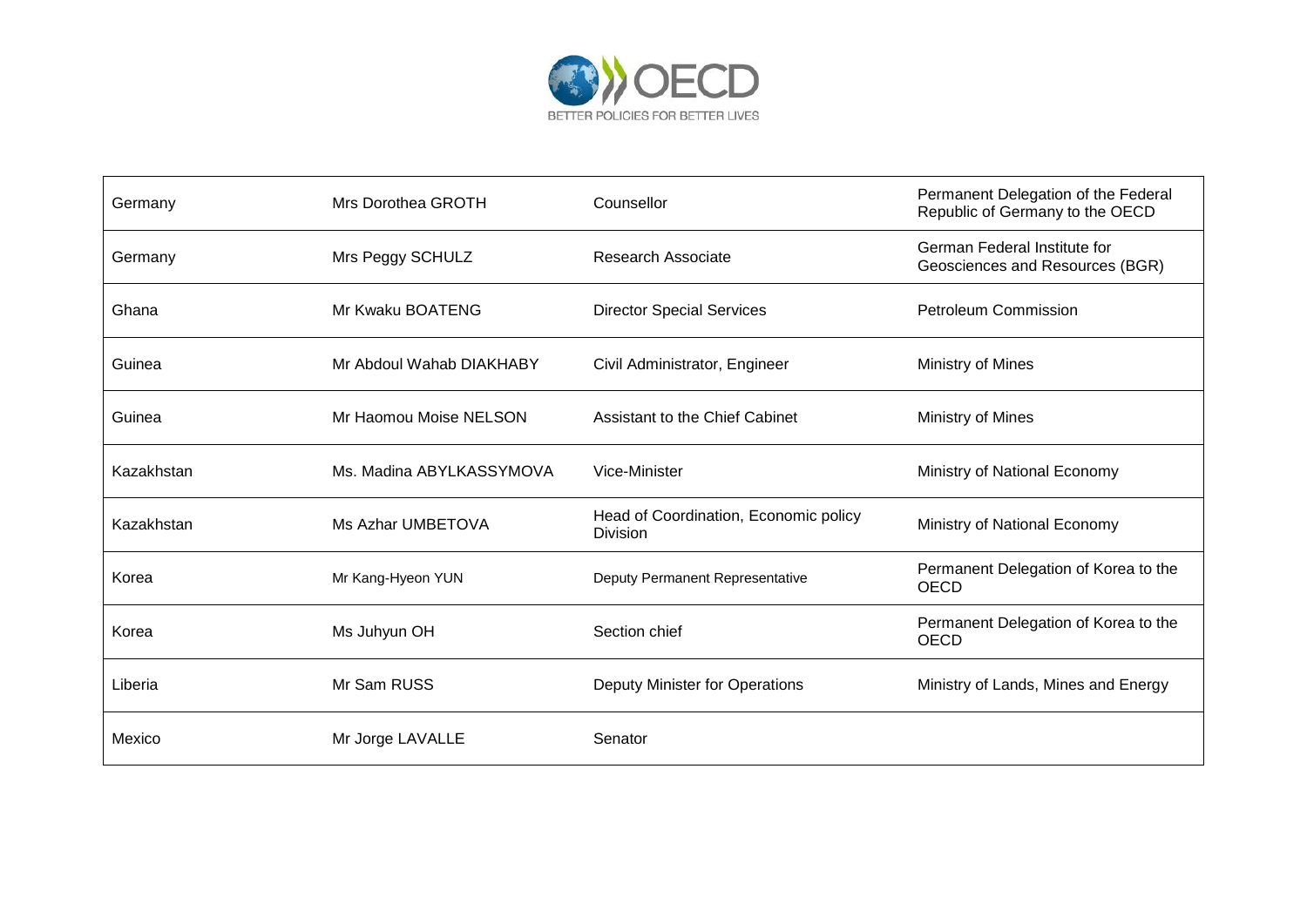

| Mexico                    | Mr José F. POBLANO                    | <b>Minister Counselor</b>                                        | Permanent Delegation of Mexico to the<br><b>OECD</b>    |
|---------------------------|---------------------------------------|------------------------------------------------------------------|---------------------------------------------------------|
| Mongolia                  | Mr Otgochuluu<br><b>CHULUUNTSEREN</b> | Director General, Department of Strategic<br>policy and planning | Ministry of Mining                                      |
| Norway                    | Mr Pål Arne DAVIDSEN                  | Senior Adviser                                                   | Norwegian Agency for Development<br>Cooperation (Norad) |
| Oman                      | Mr Hafidh AL RAWAHI                   | <b>Minister Plenipotentiary</b>                                  | Embassy of the Sultanate of Oman                        |
| Oman                      | Mr Sultan AL AZRI                     | Counselor                                                        | Embassy of the Sultanate of Oman                        |
| Philippines               | Ma. Teresa S. HABITAN                 | <b>Assistant Secretary</b>                                       | Department of Finance                                   |
| Peru                      | Mrs Catherine VENNARD                 | Counsellor                                                       | <b>Embassy of Peru</b>                                  |
| <b>Russian Federation</b> | Mr Timur EYVAZOV                      | Minister Counsellor on OECD Matters                              | Embassy of the Russian Federation                       |
| <b>Russian Federation</b> | Mrs Natalia MOZDAKOVA                 | <b>First Secretary</b>                                           | <b>Embassy of the Russian Federation</b>                |
| South Africa              | Mrs Simi SIWISA                       | Senior Advisor, Economic Counsellor                              | <b>Embassy of South Africa</b>                          |
| Switzerland               | Mr Olivier BOVET                      | Senior Programme Manager                                         | <b>State Secretariat for Economic Affairs</b><br>(SECO) |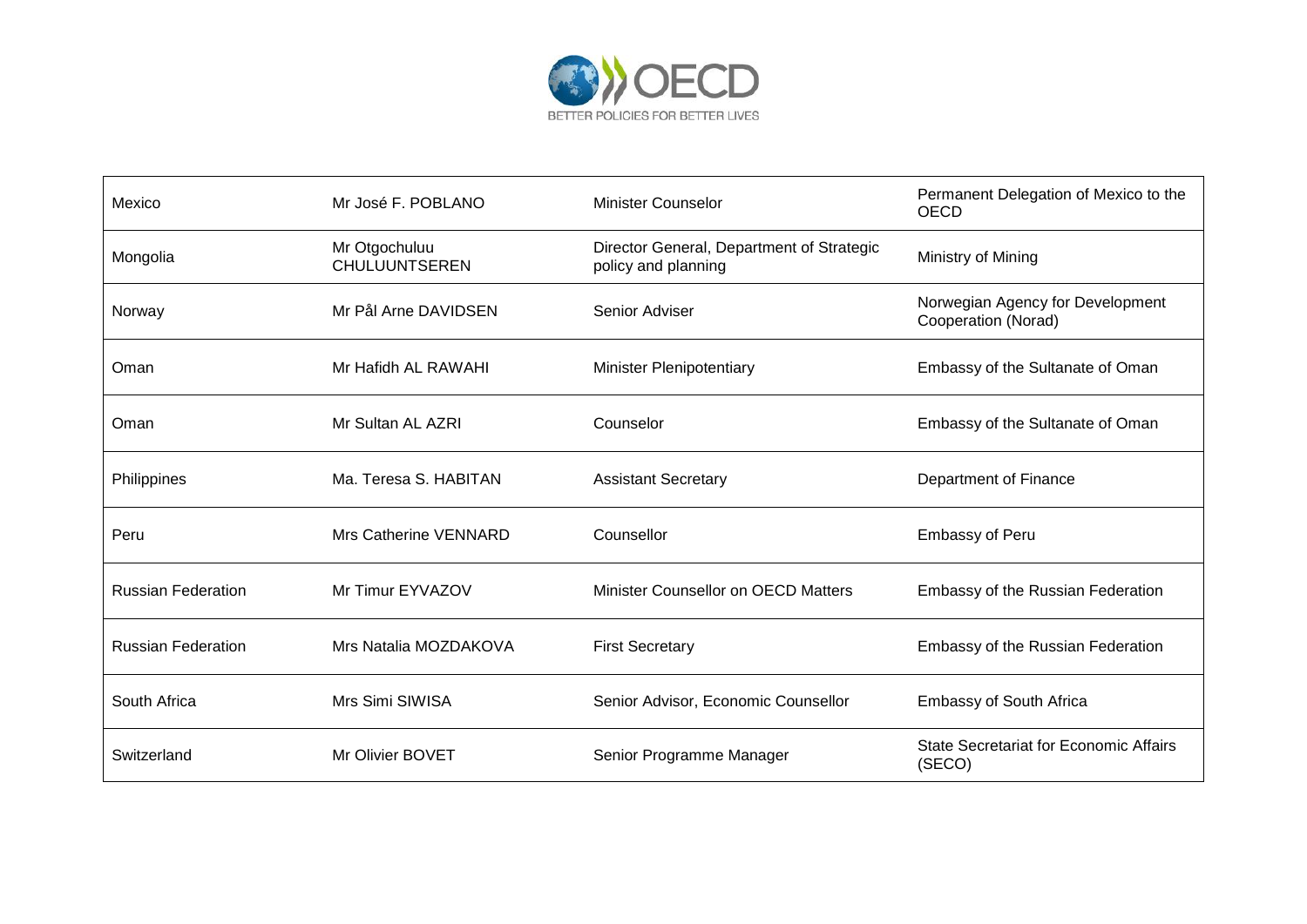

### **International Organisations and other institutions**

| <b>IADB</b> | Mrs Malaika MASSON    | Energy and Extractive Industry Specialist, Energy Division, Department<br>of Infrastructure and Environment |
|-------------|-----------------------|-------------------------------------------------------------------------------------------------------------|
| <b>IADB</b> | Mr Claudio CORTELLESE | Chief, Access to Markets & Skills Unit                                                                      |
| <b>IMF</b>  | Mr William OMAN       | Economist                                                                                                   |
| <b>UNDP</b> | Mr Casper SONESSON    | Policy Advisor, Extractive Industries, Bureau for Policy and Programme<br>Support                           |
| World Bank  | Mr Paul DE SA         | Practice Manager, Energy & Extractives                                                                      |

## **Additional Participants in the Multi-stakeholder Consultation 17 November 2014**

| Alufer Mining                 | Mrs Baldé BARRATOU   | Deputy Co-ordinator                           |
|-------------------------------|----------------------|-----------------------------------------------|
| Antofogasta Minerals          | Mr Andres MORAN      | <b>Chief of Public Affairs</b>                |
| AngloAmerican                 | Mr Christiano SPANO  | Development Manager, International Enterprise |
| <b>Chilean Mining Council</b> | Mr Joaquin VILLARINO | President                                     |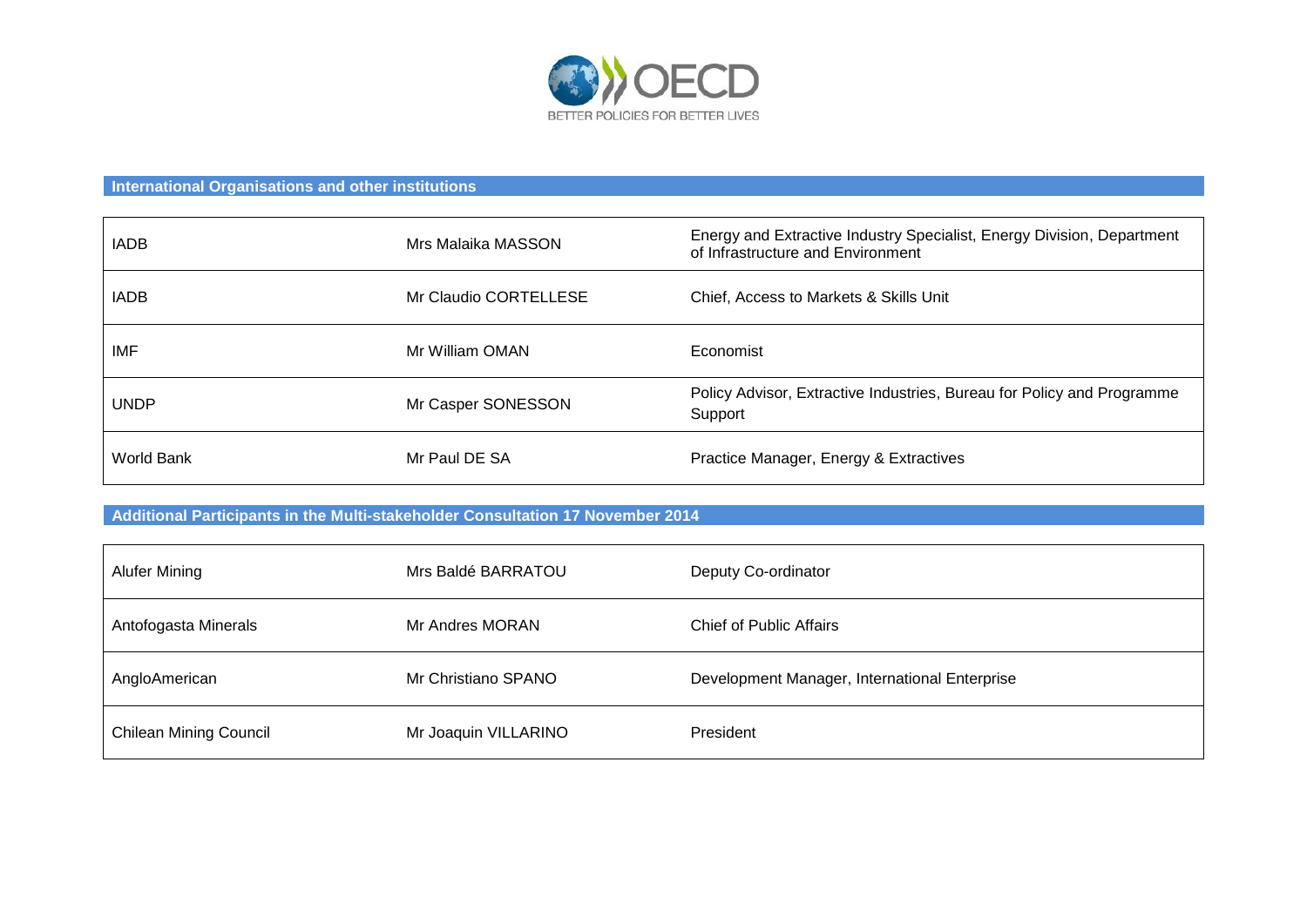

| <b>ENI</b>                        | Mr Michele DE ROSA           | Senior Vice President, Anti-Corruption Legal Support Unit                                   |
|-----------------------------------|------------------------------|---------------------------------------------------------------------------------------------|
| ExxonMobil                        | Mrs Natalie STIRLING-SANDERS | Upstream National Content Manager, PD&E Procurement                                         |
| ExxonMobil                        | Mr John D. HARRINGTON        | Upstream Issues Manager, Public and Government Affairs                                      |
| <b>FSG Social Impact Advisors</b> | Mrs Kate TALLANT             | Director                                                                                    |
| <b>Hess Corporation</b>           | Mr James STREETER            | Regional Corporate Social Responsibility Manager                                            |
| <b>ICMM</b>                       | Mrs Eva KIRCH                | Program Officer, Social and Economic Development                                            |
| <b>IPIECA</b>                     | Ms Helen MURPHY              | Social Responsibility and Reporting Manager                                                 |
| <b>Newcastle University</b>       | Dr Jesse SALAH OVADIA        | Lecturer in International Political Economy, School of Geography, Politics<br>and Sociology |
|                                   |                              |                                                                                             |
| Oxfam France                      | Mr Martin WILLAUME           | Advocacy Officer on Extractive Industries                                                   |
| Publish What You Pay              | Mr Jame ROYSTON              | <b>Advocacy Officer</b>                                                                     |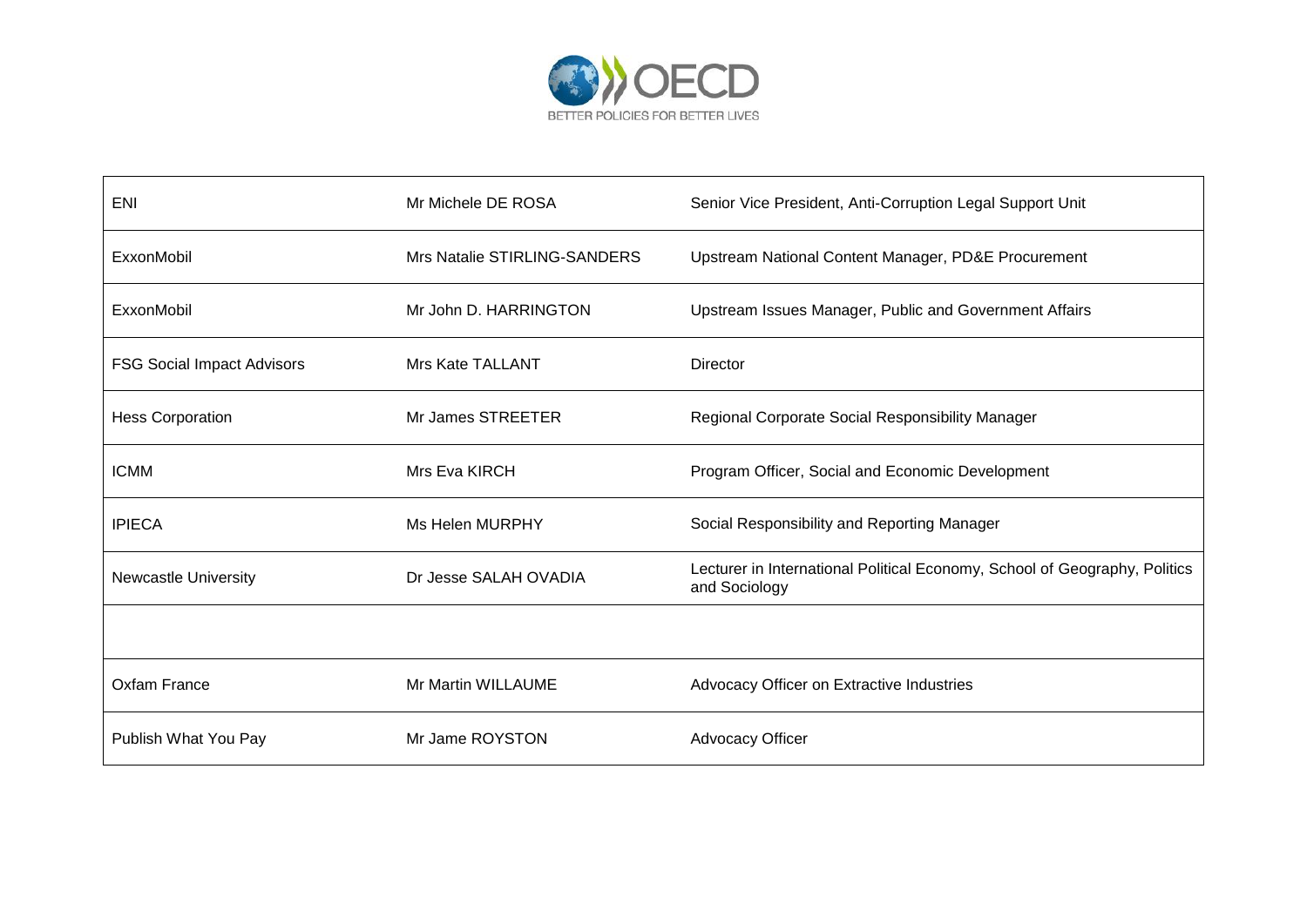

| Shell EP International Limited | Mr Frederic Farhad FARSCHI | <b>Global Local Content Manager</b>                                                                       |
|--------------------------------|----------------------------|-----------------------------------------------------------------------------------------------------------|
| Shell EP International Limited | Mrs Odelia MARVAN          | <b>Global Local Content Advisor</b>                                                                       |
| Sherpa                         | Mrs Sophie LEMAITRE        | Legal Advisor on Natural Resources, Illicit Financial Flows Programme                                     |
| Social Clarity                 | Ms Charlotte BISLEY        | <b>Managing Director</b>                                                                                  |
| <b>Social Clarity</b>          | Mr Bruce COYNE             | Consultant                                                                                                |
| <b>SOGUIPAMI</b>               | Mr Ahmed KANTE             | <b>General Administrator</b>                                                                              |
| Transparency International     | <b>Ms Doris BAESLER</b>    | <b>Director of Network Services</b>                                                                       |
| Total                          | Mr Etienne HAMMANN         | Head of Industrial Strategy - Local Content Management, Exploration &<br>Production, Development Division |
| Total                          | Ms Gabrielle NG-CLERCY     | <b>Local Content Coordinator</b>                                                                          |
| Total                          | Mr Mathieu DERNIS          | Chaire Total ECP                                                                                          |
| Vale International             | Mr Michael TOST            | External Affairs Head for Europe and North America                                                        |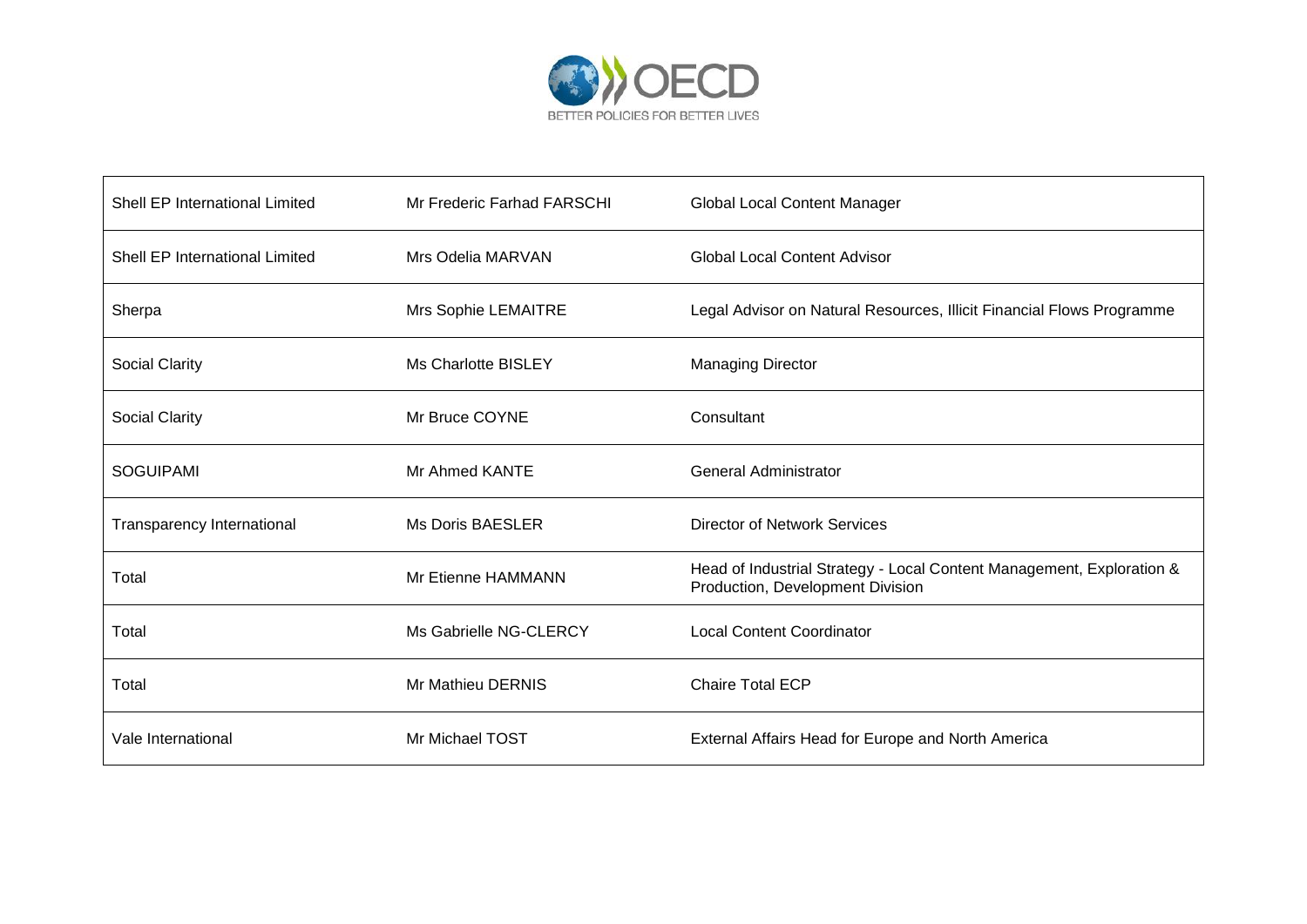

| World Gold Council | Mr Guido BATTAGLIA | Director, Gold for Development |
|--------------------|--------------------|--------------------------------|
|                    |                    |                                |

### **OECD Development Centre**

| <b>Development Centre</b> | Mr Mario PEZZINI     | <b>Director</b>                      |
|---------------------------|----------------------|--------------------------------------|
| <b>Development Centre</b> | Mr Federico BONAGLIA | <b>Acting Deputy Director</b>        |
| <b>Development Centre</b> | Ms Lahra LIBERTI     | Senior Advisor, Natural Resources    |
| <b>Development Centre</b> | Ms Laure BRILLAUD    | Jr Policy Analyst, Natural Resources |

| <b>Other OECD Directorates</b>                     |                  |                                                 |
|----------------------------------------------------|------------------|-------------------------------------------------|
|                                                    |                  |                                                 |
| CTPA - Centre for Tax Policy and<br>Administration | Mr Ben DICKINSON | Head of Division, Tax and Development Programme |
| CTPA - Centre for Tax Policy and<br>Administration | Mr Dan DEVLIN    | Senior Economist, Natural Resource Taxation     |